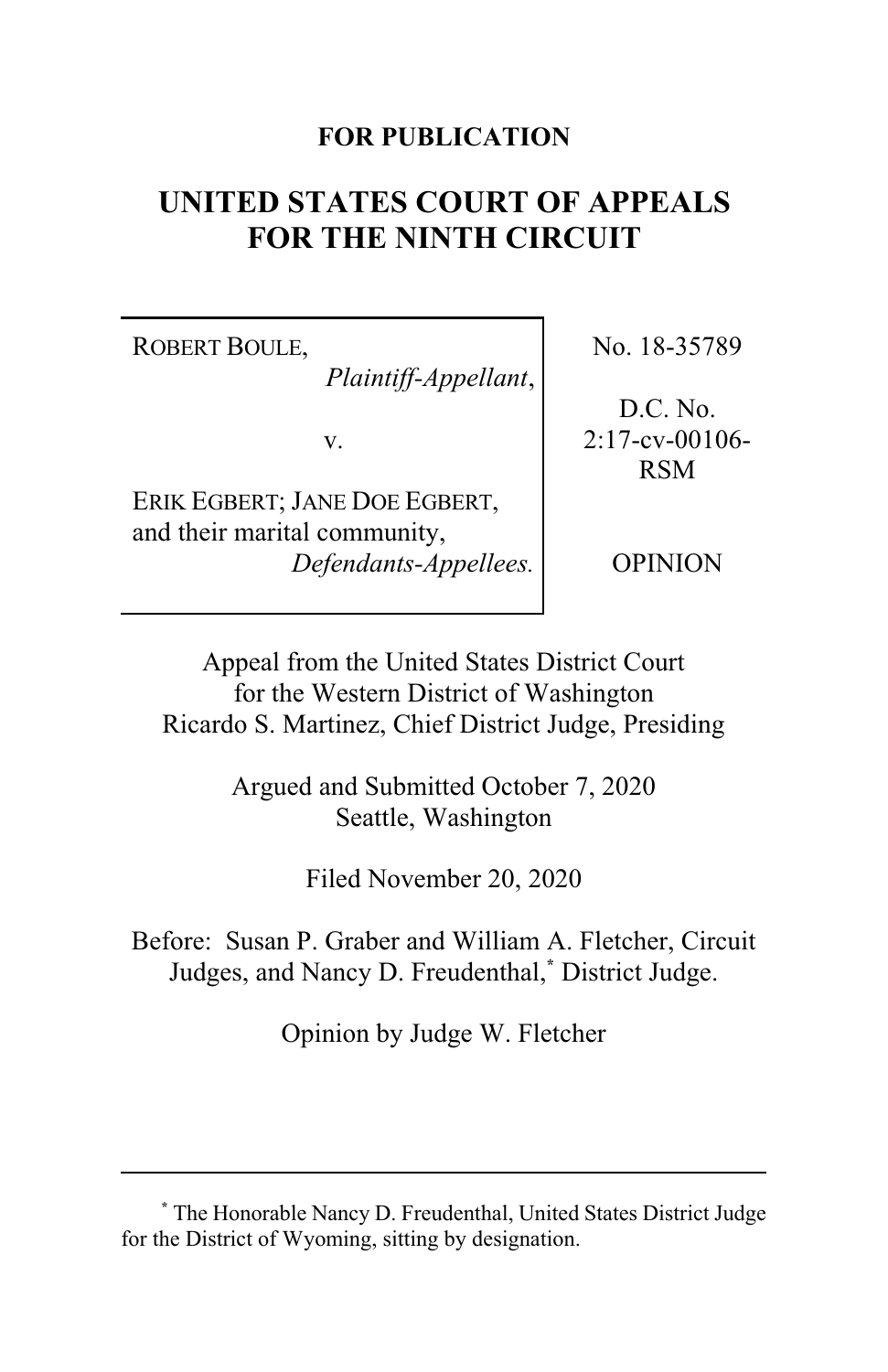## **SUMMARY\*\***

### **Civil Rights**

The panel reversed the district court's summary judgment for defendants in an action brought pursuant to *Bivens v. Six Unknown Named Agents of Federal Bureau of Narcotics*, 403 U.S. 388 (1971), by a United States citizen who alleged that a border patrol agent, acting on plaintiff's property within the United States, violated plaintiff's rights under the First and Fourth Amendments.

Plaintiff owns, operates and lives in a bed and breakfast in the state of Washington, on land which touches the United States-Canada border. Plaintiff alleged that a border patrol agent entered the front driveway of plaintiff's property to question arriving guests, used excessive force against plaintiff, and then, in response to plaintiff's complaints, retaliated against plaintiff by, among other things, contacting the Internal Revenue Service, asking the agency to look into plaintiff's tax status. The district court granted summary judgment to defendants on plaintiff's First and Fourth Amendment claims, holding that they were impermissible extensions of *Bivens*.

The panel held that *Bivens*remedies were available in the circumstances of this case, where a United States citizen alleged that a border patrol agent violated the Fourth Amendment by using excessive force while carrying out official duties within the United States, and violated the First

**<sup>\*\*</sup>** This summary constitutes no part of the opinion of the court. It has been prepared by court staff for the convenience of the reader.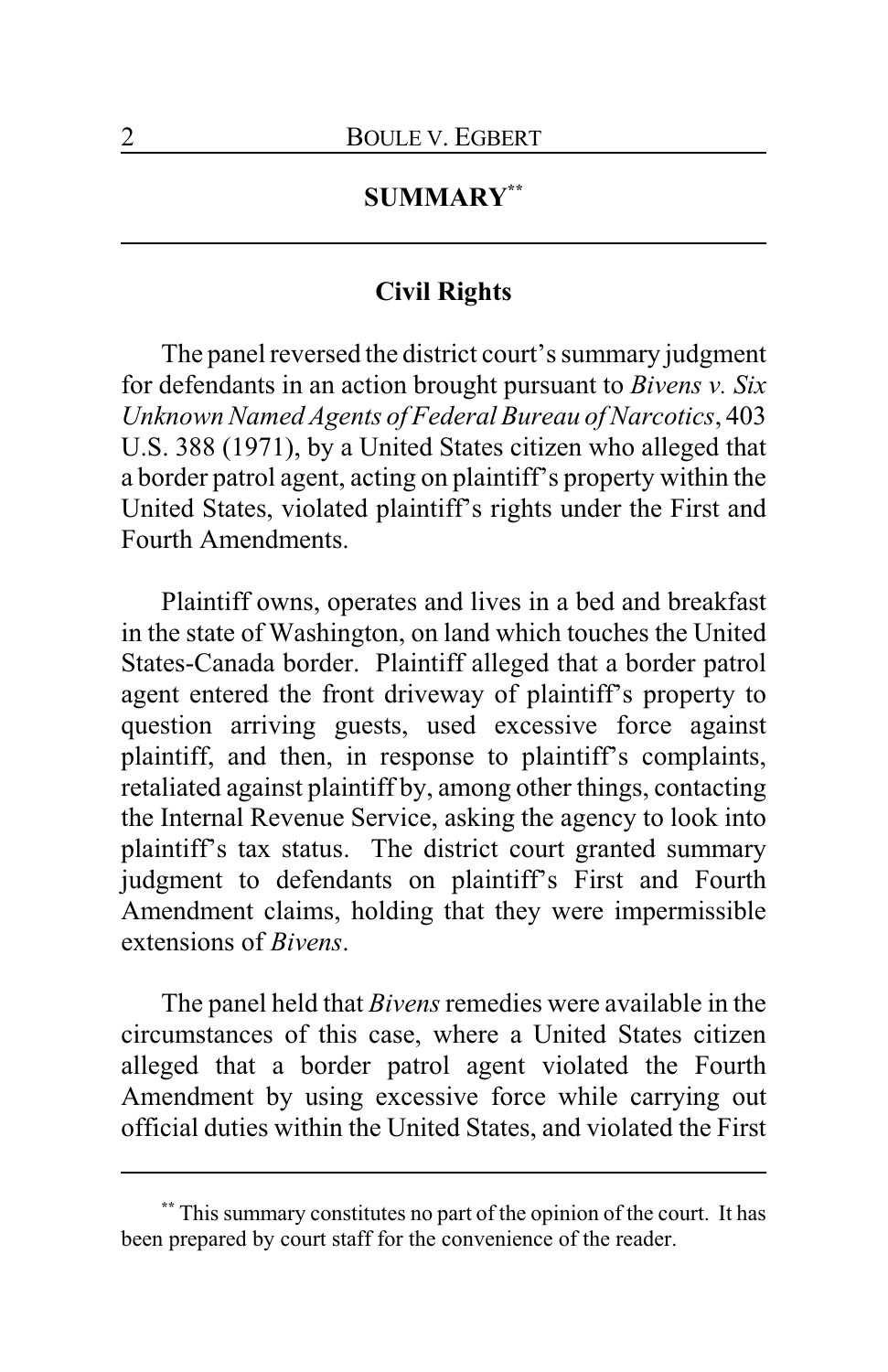Amendment by engaging in retaliation entirely unconnected to his official duties.

Addressing the Fourth Amendment claim, the panel agreed that it was a modest extension in a new context. However, no special factors counseled hesitation in allowing the *Bivens* action to proceed. The panel held that plaintiff, a United States citizen, brought a conventional Fourth Amendment claim based on actions by a rank-and-file border patrol agent on plaintiff's property in the United States. This context was a far cry from the contexts in *Ziglar v. Abbasi*, 137 S. Ct. 1843, 1857 (2017), and *Hernandez v. Mesa*, 140 S. Ct. 735, 743 (2020), in which the Supreme Court found special factors.

Addressing the First Amendment claim, the panel noted that the Supreme Court had not recognized a *Bivens* claim in the First Amendment context and therefore the panel concluded that plaintiff's First Amendment claim arose in a new context. However, no special factors counseled hesitation in extending a *Bivens* remedy under the circumstances. The panel noted that retaliation was a wellestablished First Amendment claim, available against governmental officers in general, and defendant's alleged retaliation had no relation to, or justification based on, his duties as a border patrol agent. The panel further noted that it appeared that there were no alternative remedies available to plaintiff for either claim.

### **COUNSEL**

Breean L. Beggs (argued), Paukert & Troppmann PLLC, Spokane; Gregory Donald Boos and W. Scott Railton,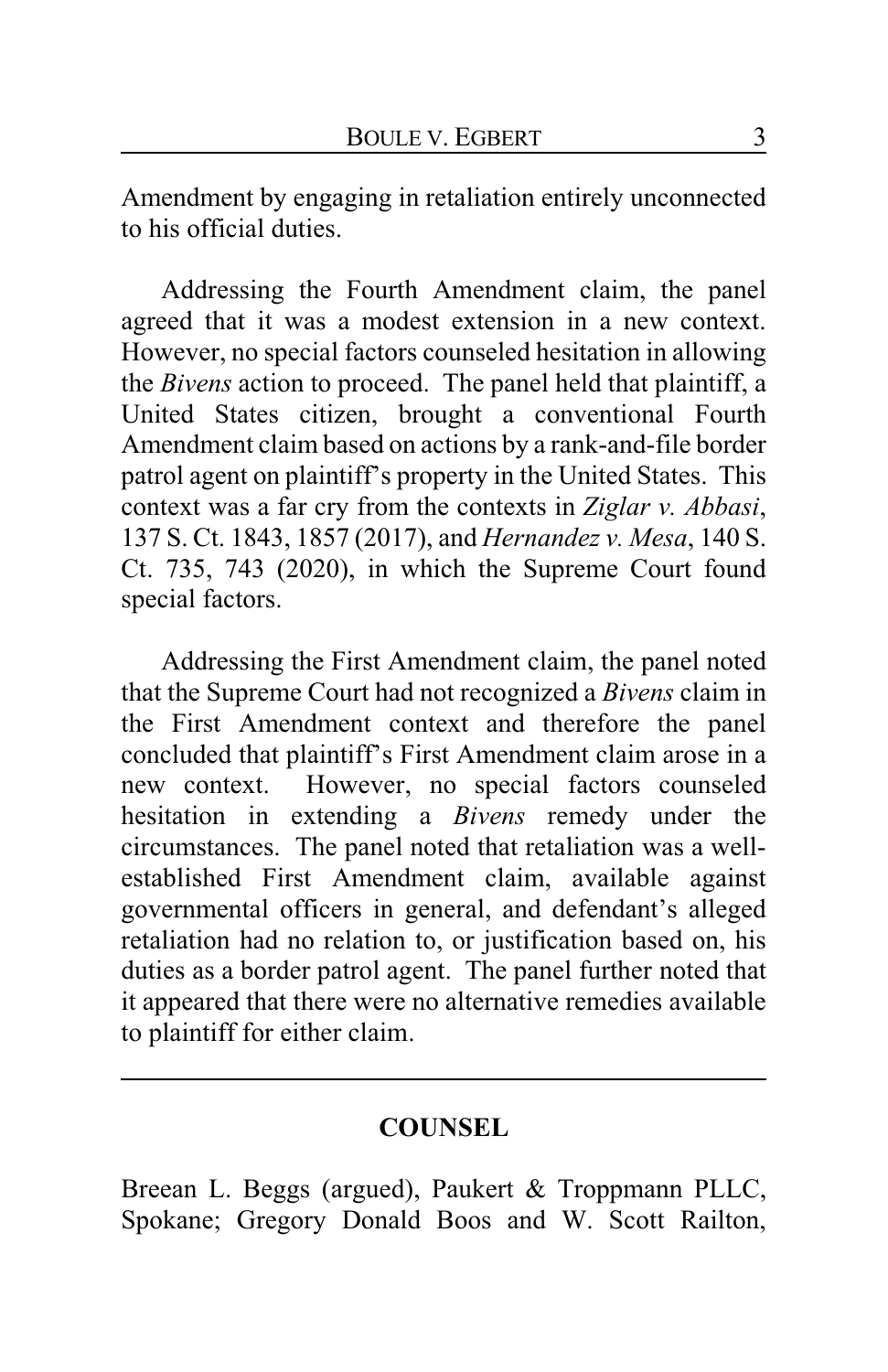Cascadia Cross-Border Law, Bellingham, Washington; for Plaintiff-Appellant.

Geoff Grindeland (argued) and Nikki Carsley, Seamark Law Group PLLC, Bainbridge Island, Washington, for Defendants-Appellees.

Matt Adams (argued), Northwest Immigrant Rights Project, Seattle, Washington; Mary Kenney, American Immigration Council, Washington, D.C.; Trina Realmuto, American Immigration Council, Brookline, Massachusetts; for Amici Curiae American Immigration Council and Northwest Immigrant Rights Project.

#### **OPINION**

W. FLETCHER, Circuit Judge:

The Supreme Court first recognized an implied right of action for damages against federal officers in *Bivens v. Six Unknown Named Agents of Federal Bureau of Narcotics*, 403 U.S. 388 (1971). The Court held that damages were recoverable directly under the Fourth Amendment when federal officers arrested and searched the plaintiff without a warrant or probable cause, and when they employed unreasonable force in making the arrest. *Id.* at 389, 395–96. In the years after *Bivens*, the Court also has recognized implied rights of action for damages under the Fifth and Eighth Amendments. *See Davis v. Passman*, 442 U.S. 228 (1979) (recognizing a damages remedy for a gender discrimination claim against a United States Congressman under the equal protection component of the Fifth Amendment Due Process Clause); *Carlson v. Green*,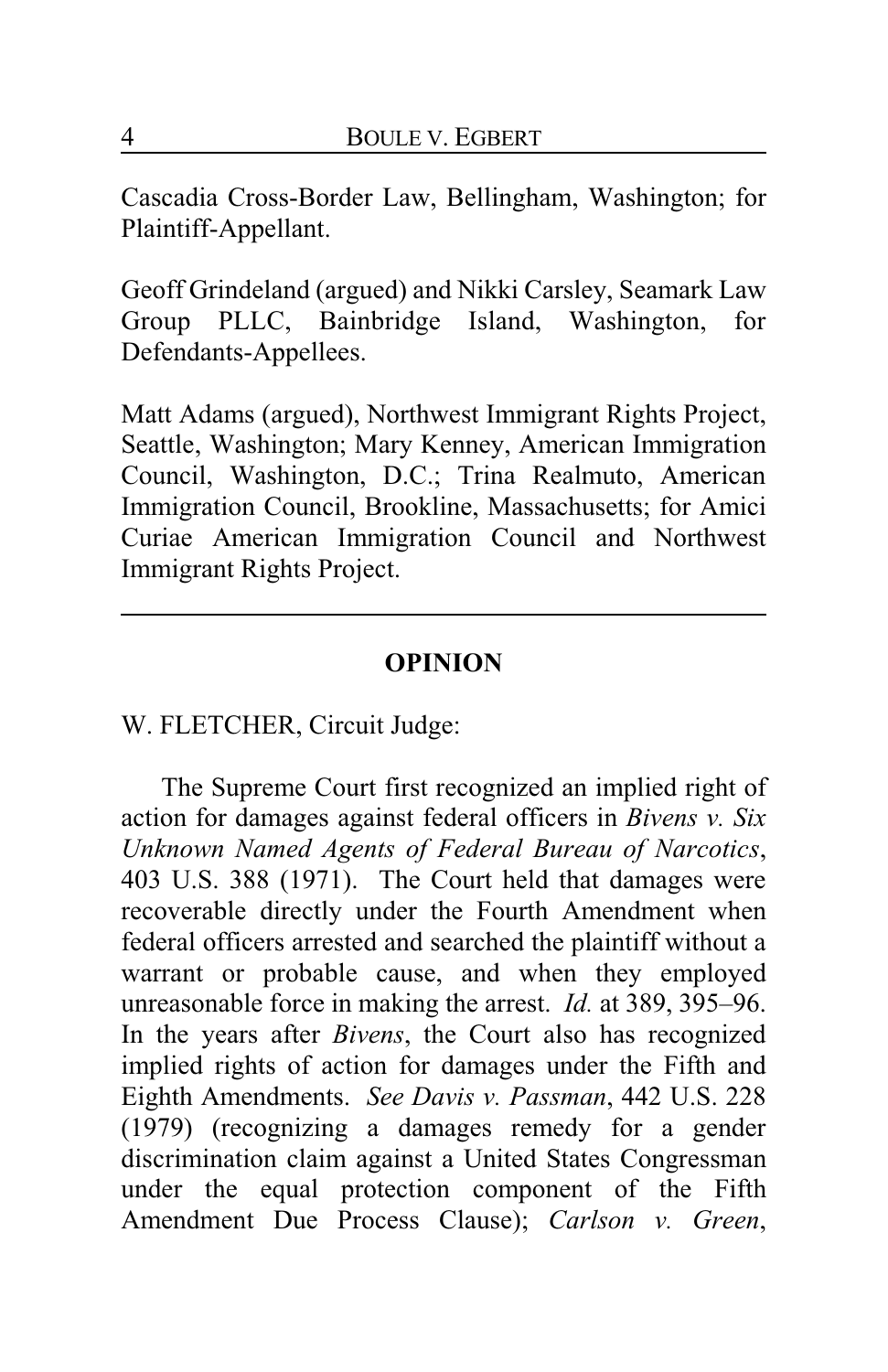446 U.S. 14 (1980) (recognizing a damages remedy against federal prison officials for failure to provide adequate medical treatment under the Eighth Amendment's Cruel and Unusual Punishment Clause).

We are asked to decide whether a *Bivens* damages remedy is available to a United States citizen plaintiff who contends that a border patrol agent, acting on the plaintiff's property within the United States, violated his rights under the First and Fourth Amendments. Although the Supreme Court has made clear that "expanding the *Bivens* remedy is now a disfavored judicial activity," a *Bivens* remedy is still available in appropriate cases and there are "powerful reasons" to retain it in its "common and recurrent sphere of law enforcement." *Ziglar v. Abbasi*, 137 S.Ct. 1843, 1857 (2017) (internal quotation marks omitted).

In considering possible extensions of *Bivens*, we engage in a "two-step inquiry," "first inquir[ing] whether the request involves a claim that arises in a 'new context' or involves a 'new category of defendants'" and then "ask[ing] whether there are any 'special factors that counsel hesitation.'" *Hernandez v. Mesa*, 140 S.Ct. 735, 743 (2020) (citing *Abbasi*, 137 S.Ct. at 1859). Applying this framework, we reverse the district court and hold that Boule may pursue a *Bivens* remedy for his First and Fourth Amendment claims.

### I. Background

Because this case comes before us on an appeal of a grant of summary judgment for Defendant, we draw all reasonable factual inferences in favor of Plaintiff, Robert Boule. *Tolan v. Cotton*, 572 U.S. 650, 656–57 (2014). We recite the facts viewed through that lens.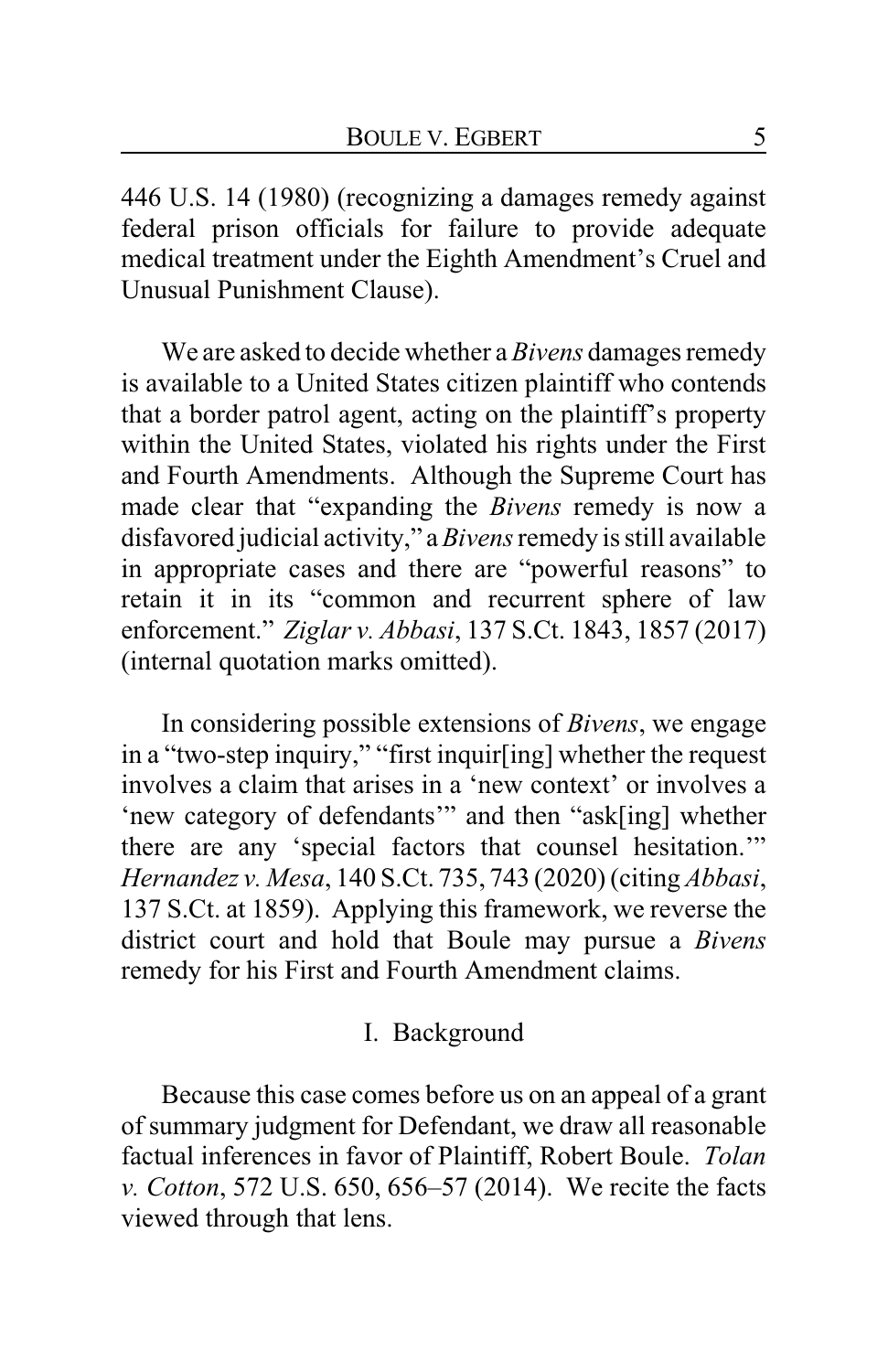Boule is a United States citizen. He owns, operates, and lives in a small bed and breakfast inn in Blaine, Washington. The back property line of the land on which the inn is located touches the United States-Canada border. On March 20, 2014, Customs and Border Patrol Agent Erik Egbert stopped Boule while he was running errands "in town" and asked him about guests staying at the inn. Boule told Egbert that he had a guest arriving that day from New York who had flown in from Turkey the day before. Boule told him that two of his employees were en route to pick up the guest at Seattle-Tacoma ("Sea-Tac") International Airport, about 125 miles south of Blaine. Later that day, Egbert waited in his border patrol vehicle near the inn. The entrance to the inn is on a road at the front of the property. When the guest arrived, Egbert followed the car carrying the arriving guest into Boule's driveway.

Egbert got out of his vehicle and approached the car. From the front porch of the inn, Boule asked Egbert to leave. When Egbert refused, Boule stepped between Egbert and the car and again asked him to leave. Boule recounts that Egbert then shoved him against the car. When Boule still did not move away from the car, Egbert grabbed him and pushed him aside and onto the ground.

Egbert then opened the car door and asked the guest about his immigration status. Boule made a 911 call to request a supervisor, which Egbert also relayed over dispatch. A supervisor and another agent arrived in response to the call. After concluding that the guest was lawfully in the country, the three officers departed. Boule later sought medical treatment for injuries to his back.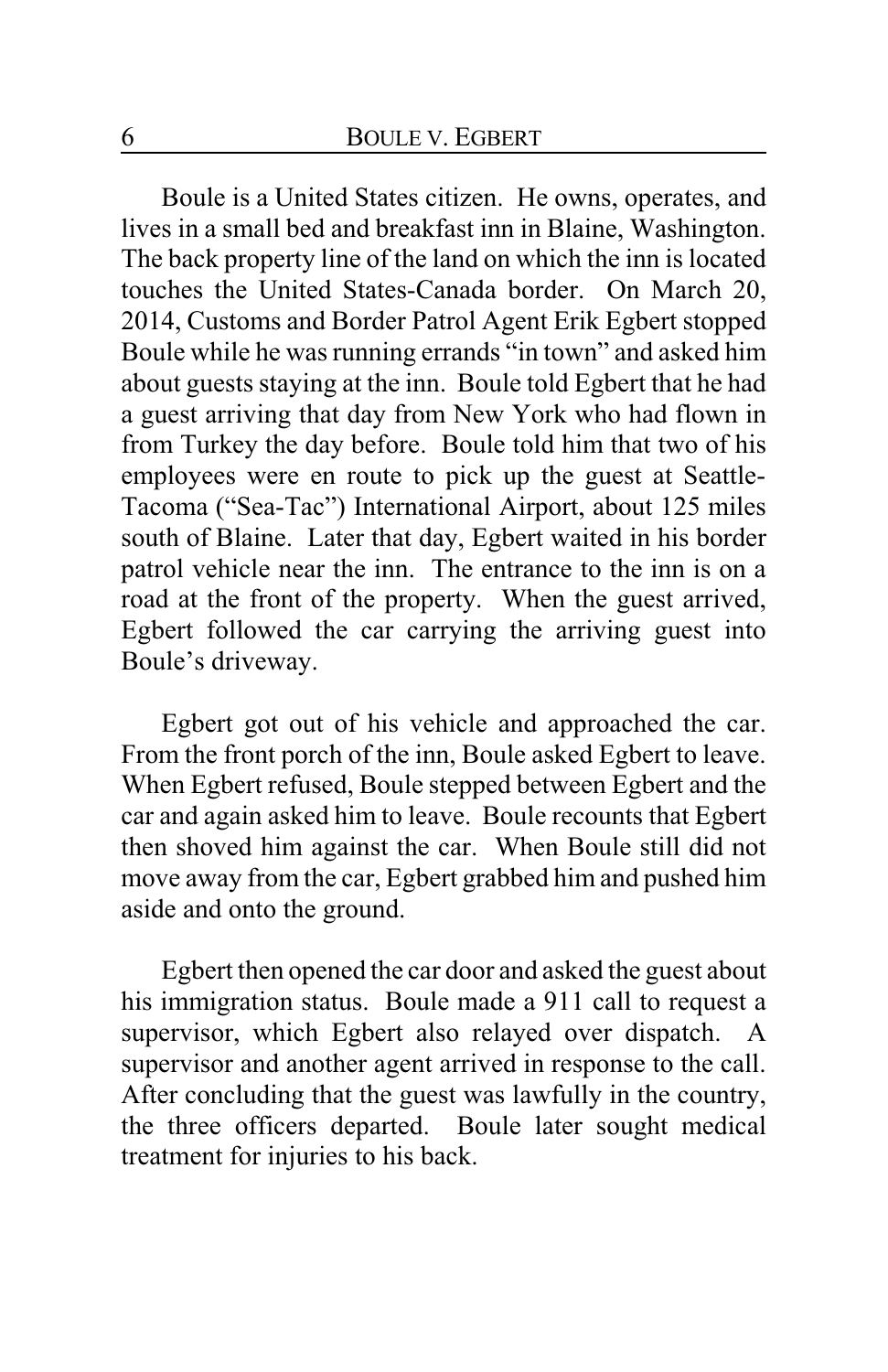After Boule complained to Egbert's superiors about the incident, Egbert retaliated against Boule. Among other things, Egbert contacted the Internal Revenue Service, asking the agency to look into Boule's tax status.

Boule filed a complaint against Egbert in federal district court, seeking damages under *Bivens* for a violation of his First and Fourth Amendment rights. The district court granted summary judgment to Egbert on Boule's First and Fourth Amendment claims, holding that they were impermissible extensions of *Bivens*. Boule timely appealed.

### II. Discussion

We review *de novo* a district court's decision on summary judgment. *Brunozzi v. Cable Commc'ns, Inc.*, 851 F.3d 990, 995 (9th Cir. 2017). We address Boule's Fourth and First Amendment claims in turn, applying the framework established in *Abbasi*, 137 S.Ct. at 1859, and relied on in *Hernandez*, 140 S.Ct. at 743. We ask whether Boule's claims arise in a new context and, if so, whether any special factors counsel hesitation in finding a viable *Bivens* claim. *Id.*

The Supreme Court's understanding of a "new context" in a *Bivens* analysis is "broad." A context is "'new' if it is 'different in a meaningful way from previous *Bivens* cases decided by this Court.'" *Id.* (citing *Abbasi*, 137 S.Ct. at 1859). The Court wrote in *Abbasi*:

> Without endeavoring to create an exhaustive list of differences that are meaningful enough to make a given context a new one . . . [:] A case might differ in a meaningful way because of the rank of the officers involved; the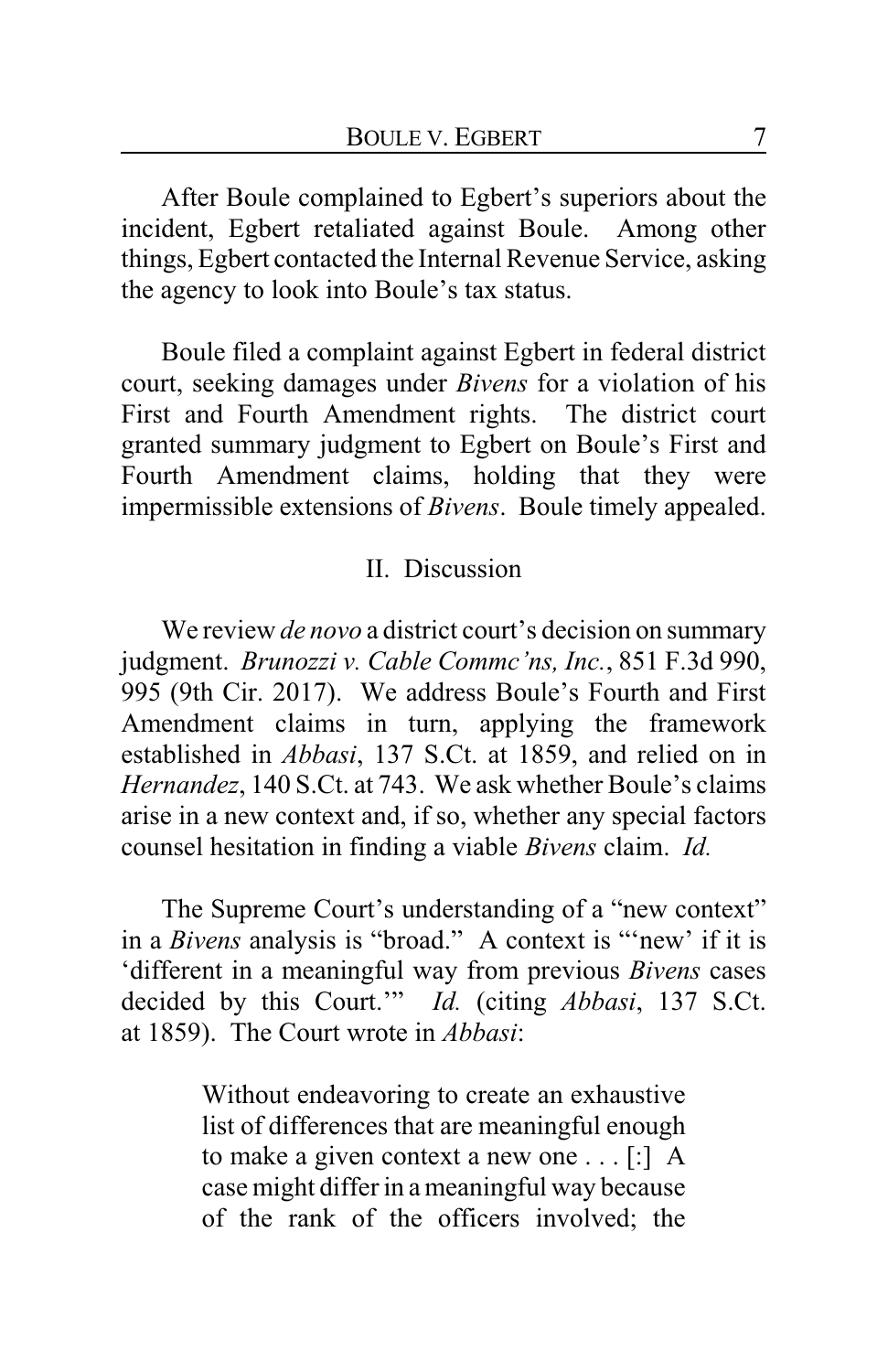constitutional right at issue; the generality or specificity of the official action; the extent of judicial guidance as to how an officer should respond to the problem or emergency to be confronted; the statutory or other legal mandate under which the officer was operating; the risk of disruptive intrusion by the Judiciary into the functioning of other branches; or the presence of potential special factors that previous *Bivens* cases did not consider.

137 S. Ct. 1859–60. The Court cautioned that "even a modest extension is still an extension." *Id.* at 1864.

If we conclude that a claim arises in a new context, we ask "whether there are any special factors that counsel hesitation about granting the extension." *Hernandez*, 140 S. Ct. at 743 (citing *Abbasi*, 137 S. Ct. at 1857). The Court acknowledged in *Abbasi* that it has not defined "special factors," but noted that

> the inquiry must concentrate on whether the Judiciary is well suited, absent congressional action or instruction, to consider and weigh the costs and benefits of allowing a damages action to proceed. Thus, to be a special factor counselling hesitation, a factor must cause a court to hesitate before answering that question in the affirmative.

137 S. Ct. at 1857–58 (internal quotation marks omitted). The Court wrote in *Hernandez* that a court should "consider the risk of interfering with the authority of the other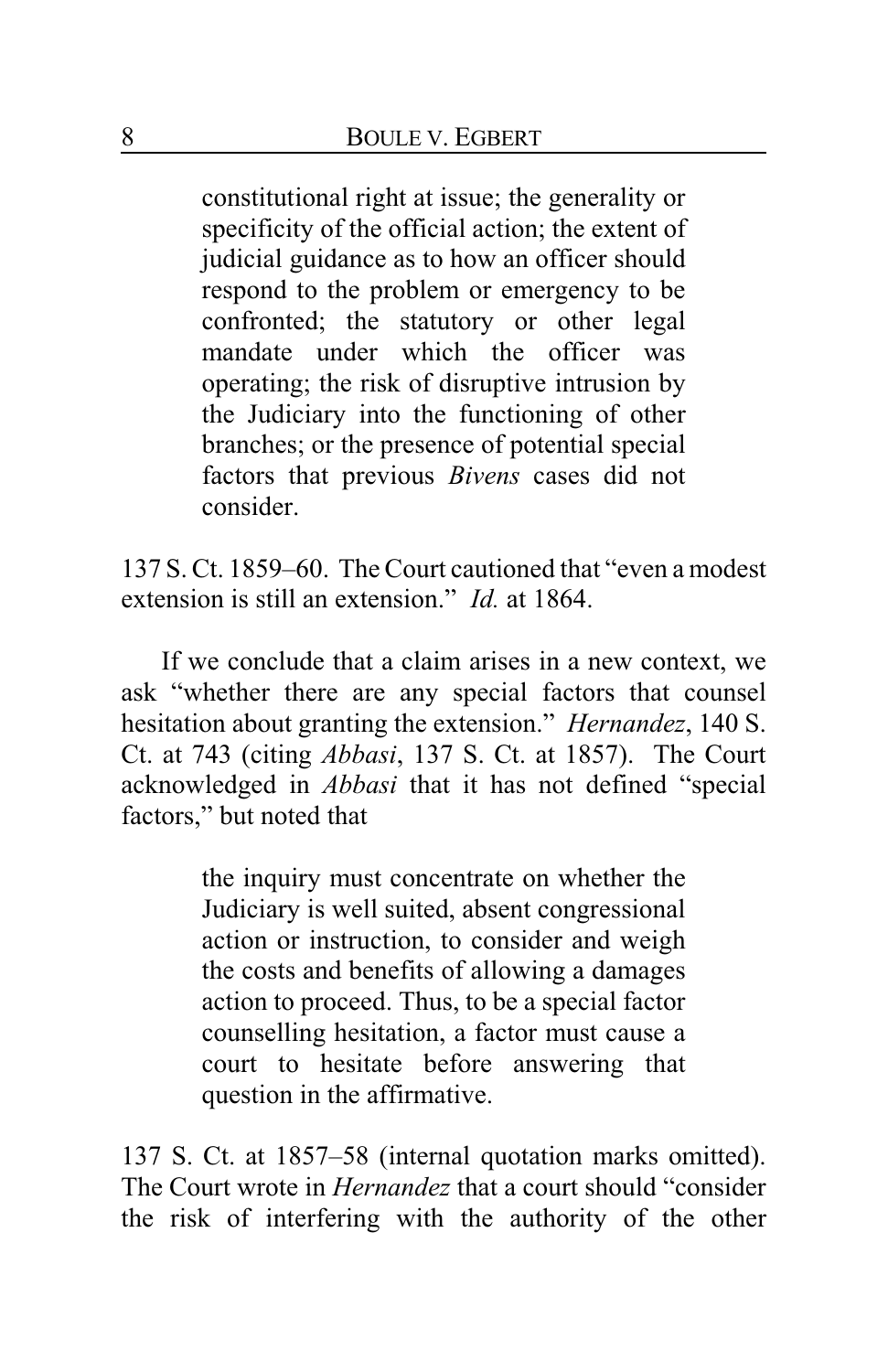branches" and should "ask whether there are sound reasons to think Congress might doubt the efficacy or necessity of a damages remedy and whether the Judiciary is well suited, absent congressional action or instruction, to consider and weigh the costs and benefits of allowing a damages action to proceed." *Hernandez*, 140 S. Ct. at 743 (internal citations and quotation marks omitted).

### A. Fourth Amendment

The district court assumed that Boule's Fourth Amendment claim is a "modest extension" in a new context. We agree that it is a modest extension, given that the Defendant is an agent of the border patrol rather than of the F.B.I. However, we do not find that special factors counsel hesitation in allowing a *Bivens* action to proceed in this new context. Boule, a United States citizen, brings a conventional Fourth Amendment claim based on actions by a rank-and-file border patrol agent on Boule's property in the United States. This context is a far cry from the contexts in *Abbasi* and *Hernandez*, in which the Court found special factors.

In *Abbasi*, the plaintiffs were foreign nationals who had been unlawfully present in the United States. Following the September 11, 2001 terrorist attacks, they were incarcerated by the federal government in harsh conditions. 137 S. Ct. at 1852–53. The F.B.I. had designated each of the plaintiffs as a person "of interest" in the post-attack investigation. *Id.* at 1852. After plaintiffs were released and removed from the United States, they brought a *Bivens* suit against federal executive officials and detention facility wardens, seeking damages based on the conditions of their confinement and the decisions that had led to those conditions. *Id.* at 1851–52. The Court refused to allow a *Bivens* suit, holding that special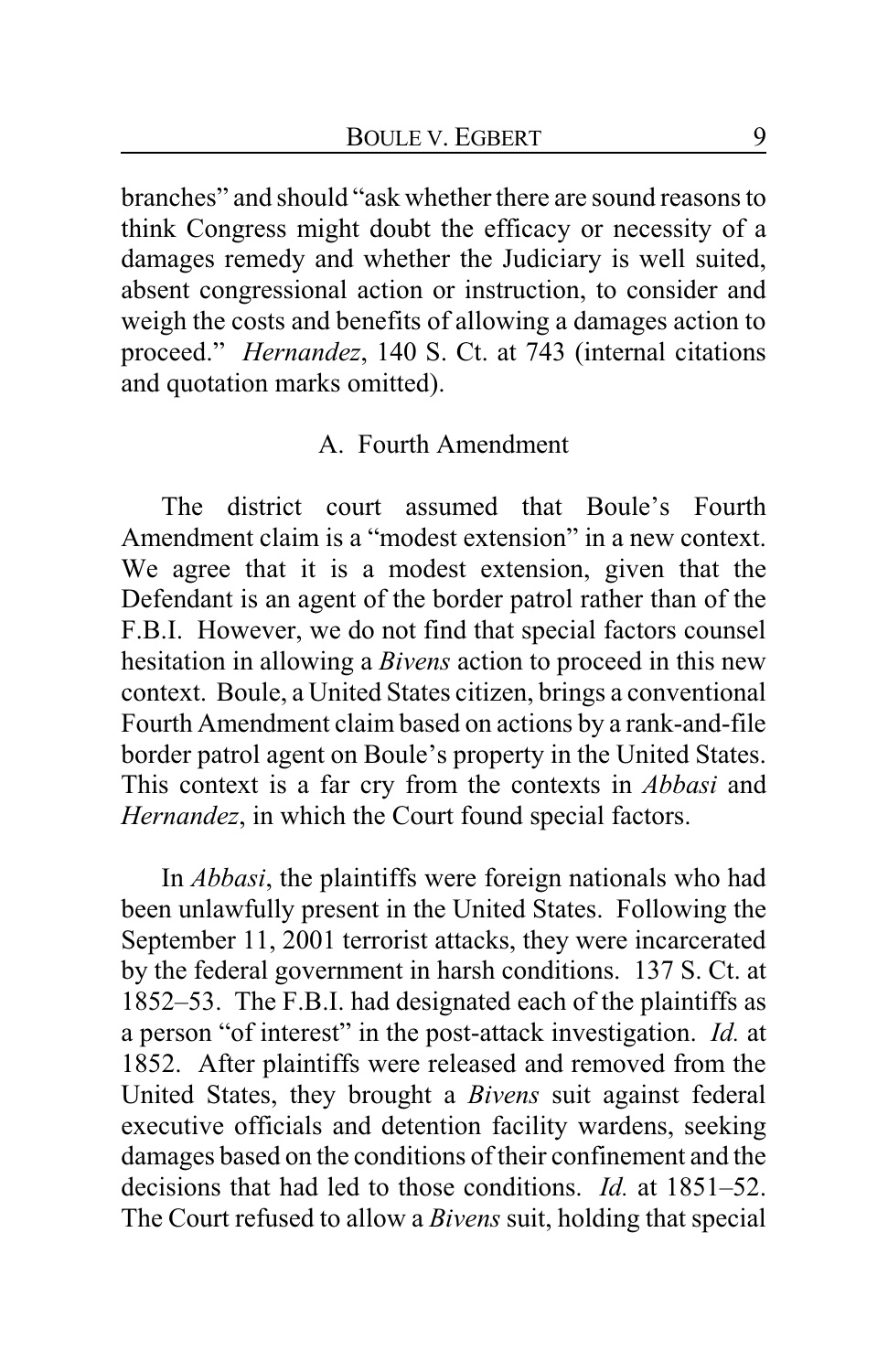factors counseled hesitation in extending *Bivens* in this new context. *Id.* at 1859–61. The Court emphasized that the plaintiffs' claims challenged high-level Executive Branch decisions concerning issues of national security. *Id.* at 1860–62.

In *Hernandez*, the plaintiffs were Mexican nationals whose child had been killed by a United States border patrol agent. 140 S. Ct. at 740. The agent had been on the United States side of the border, the child had been on the Mexico side, and the agent had shot across the border. *Id.* The Mexican government unsuccessfully sought extradition of the agent to Mexico. The U.S. Department of Justice conducted an investigation and declined to bring charges against the agent. *Id.* The Court held that the parents' claims arose in a new context and were precluded by special factors. 140 S. Ct. at 744, 749. The Court noted several "warning flags," including the effect on foreign relations, the implications for national security, and the fact that the harm occurred in another country. *Id.* at 744, 746, 747.

The only aspects of the claim now before us that even tangentially touch on the concerns raised in *Abbasi* and *Hernandez* are that Boule's inn is at the United States-Canada border and that Egbert was investigating the status of a foreign guest who was arriving at the inn. In finding special factors in*Hernandez*, the Court wrote: "[S]ome [border patrol agents] are stationed right at the border and have the responsibility of attempting to prevent illegal entry. For these reasons, the conduct of agents positioned at the border has a clear and strong connection to national security." 140 S. Ct. at 746. However, the contrasts between *Hernandez* and the case before us are self-evident. The agent in *Hernandez* was literally "at the border," tasked with policing the border and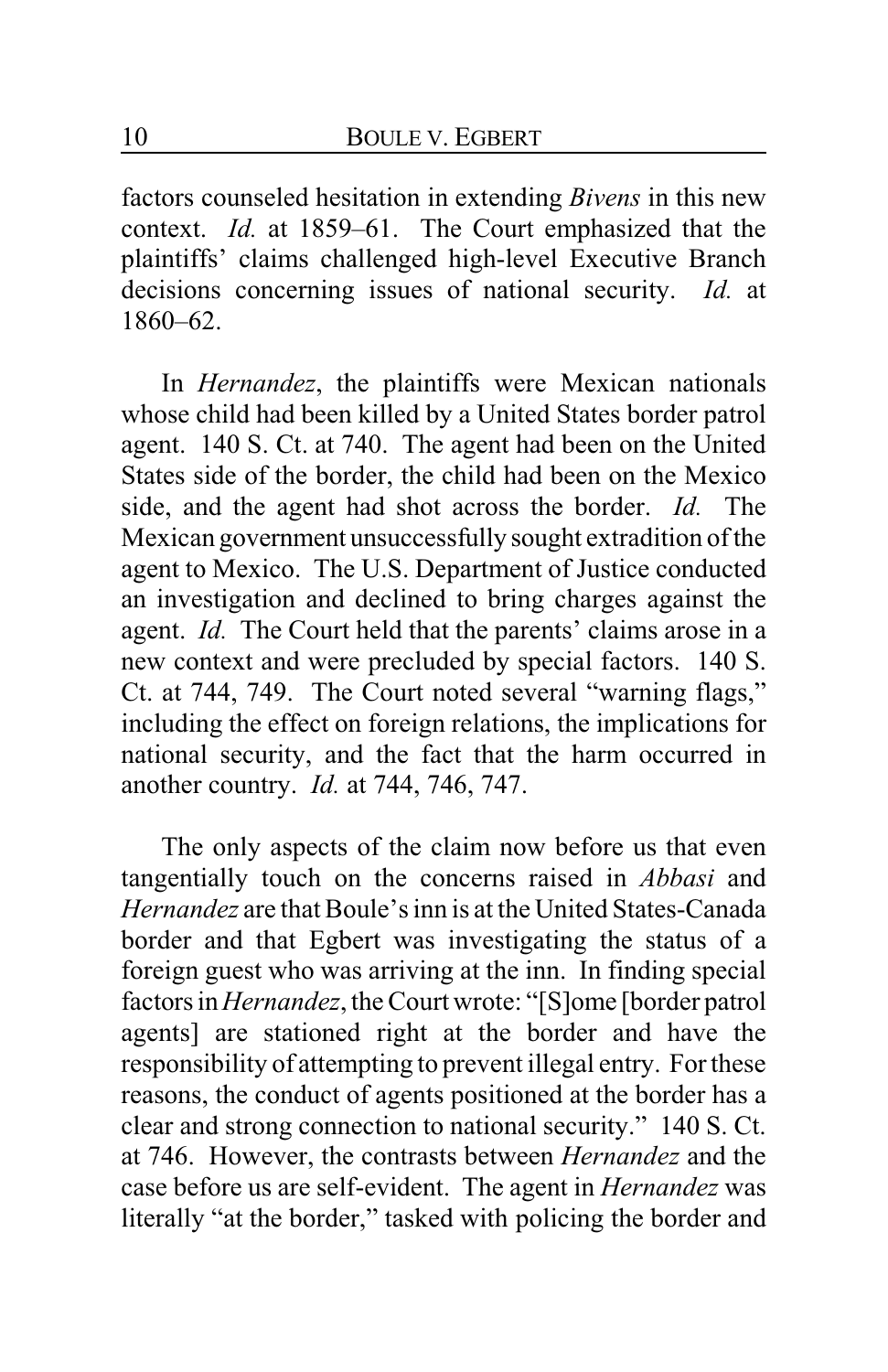preventing illegal entry of goods and people. *See id.* Though Egbert was very near the border when he injured Boule, he was not policing that border or trying to prevent illegal entry. As Egbert had already been informed by Boule, the arriving guest was coming from Sea-Tac airport after arriving on a flight from New York. Further, the plaintiffs in *Hernandez* were foreign nationals, complaining of a harm suffered in Mexico. Boule is a United States citizen, complaining of harm suffered on his own property in the United States. Finally, the claim in *Hernandez* was extremely unusual. The claim against Egbert is a conventional Fourth Amendment claim, indistinguishable from countless such claims brought against federal, state, and local law enforcement officials, except for the fact that Egbert is a border patrol agent.

The fact that Egbert is a border patrol agent, standing alone, does not preclude a *Bivens* action. Courts in our circuit and elsewhere have allowed *Bivens* actions to proceed against border patrol agents. *See, e.g.*, *Chavez v. United States*, 683 F.3d 1102 (9th Cir. 2012); *Castellanos v. United States*, 438 F. Supp.3d 1120 (S.D. Cal. 2020); *Morales v. Chadbourne*, 793 F.3d 208 (1st Cir. 2015); *Martinez-Aguero v. Gonzalez*, 459 F.3d 618 (5th Cir. 2006). Egbert refers briefly to the burden of litigation and argues that "Congress is in a better position to evaluate the costs and benefits of creating a new legal remedy, which would have far-reaching effects across an entire agency." In earlier *Bivens* cases involving low-level officers, however, we have concluded that the costs of litigation alone do not warrant hesitation. *See Lanuza v. Love*, 899 F.3d 1019, 1029 (9th Cir. 2018) (describing how a "straightforward case against a single low-level federal officer" does not raise concerns about "burden[ing] the Executive Branch to an unacceptable degree").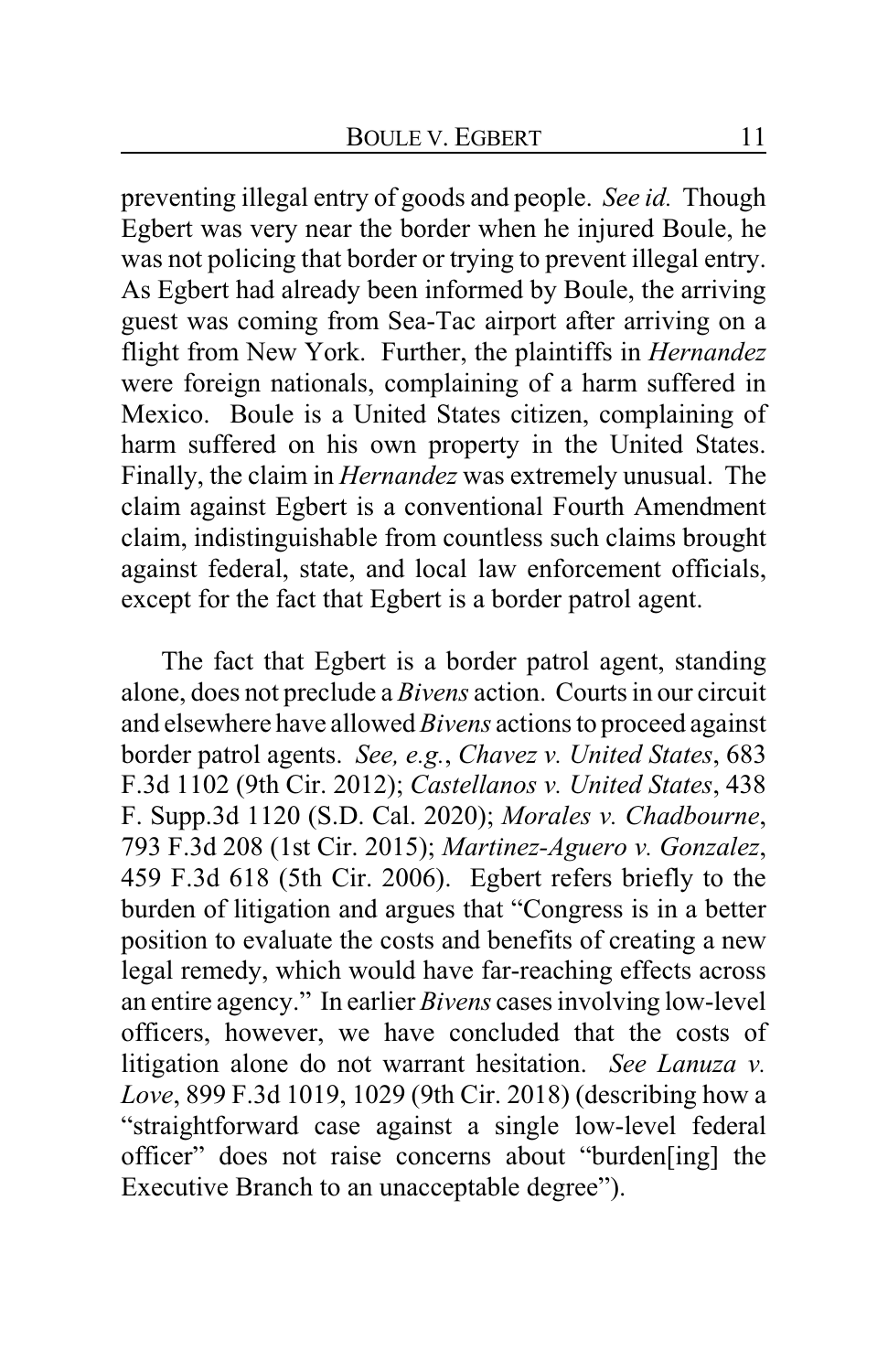The Supreme Court cautioned in *Abbasi* that "nationalsecurity concerns must not become a talisman used to ward off inconvenient claims—a label used to cover a multitude of sins." 137 S. Ct. at 1862 (internal quotation marks omitted). After the Court's decision in *Abbasi*, we allowed an immigrant to pursue a *Bivens* action against an Immigration and Customs Enforcement attorney who had forged a document in order to prevent his adjustment of status to lawful permanent resident. *Lanuza*, 899 F.3d at 1021. We wrote that although "the Supreme Court has made clear that expanding the *Bivens* remedy is now a disfavored judicial activity," a *Bivens* remedy remains available in appropriate circumstances. *Id.* (internal quotation and citation omitted). We distinguished *Abbasi*, noting that, like Boule in the case before us, the plaintiff did not "challenge high-level executive action" and did not "challenge or seek to alter the policy of the political branches." *Id.* at 1028–29. In a "run-of-the-mill immigration proceeding" where the alien had no ties to terrorism, the case was "unrelated to any other national security decision or interest." *Id.* at 1030. We held that "compelling interests that favor extending a *Bivens* remedy . . . outweigh the costs of allowing this narrow claim to proceed against federal officials." *Id.* at 1033. Here, in a "run-of-the-mill" Fourth Amendment case, we hold that any costs imposed by allowing a *Bivens* claim to proceed are outweighed by compelling interests in favor of protecting United States citizens from unlawful activity by federal agents within the United States.

The claim in *Bivens* itself did not constitute improper intrusion by the judiciary into the sphere of authority of other branches. Nor does the Fourth Amendment claim here constitute such an intrusion. Boule's Fourth Amendment claim is part and parcel of the "common and recurrent sphere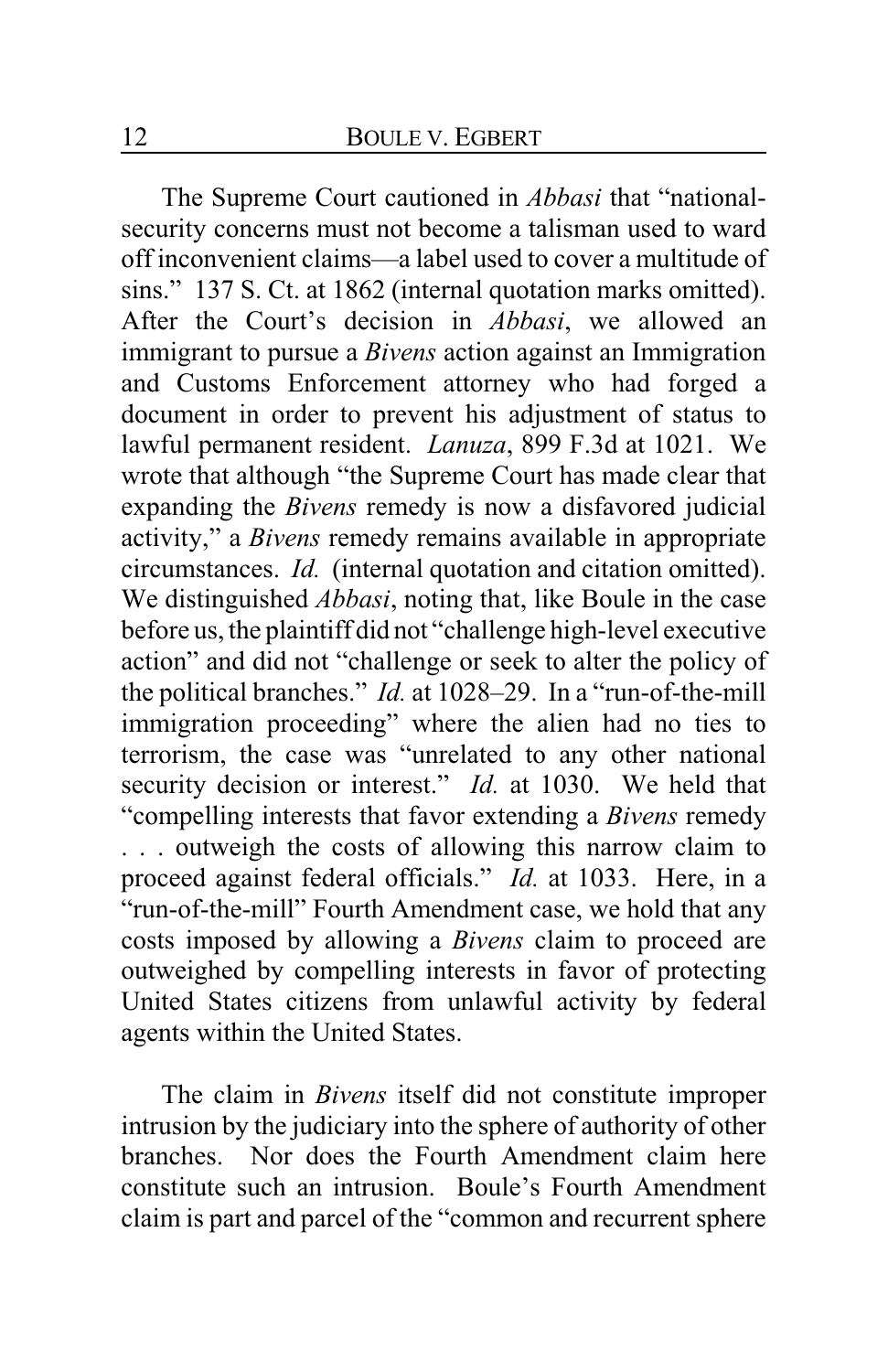of law enforcement" which, under *Abbasi*, is a permissible area for *Bivens* claims. *Abbasi*, 137 S. Ct. at 1857; *id.* at 1856 ("[I]t must be understood that this opinion is not intended to cast doubt on the continued force, or even the necessity, of *Bivens* in the search-and-seizure context in which it arose"). We therefore conclude that Boule's Fourth Amendment claim may proceed as a *Bivens* damages claim.

#### B. First Amendment

Boule also alleges that Egbert retaliated against him for exercising his First Amendment right to complain to Egbert's superiors about his conduct at the inn. We have previously recognized a *Bivens* claim in the First Amendment context, *see Gibson v. United States*, 781 F.2d 1334, 1342 (9th Cir. 1986), but the Supreme Court has not yet done so. *See Reichle v. Howards*, 566 U.S. 658, 663 n.4 (2012) ("We have never held that *Bivens* extends to First Amendment claims."). We consider both Ninth Circuit and Supreme Court precedent in determining whether a claim arises in a new context. *See Lanuza*, 899 F.3d at 1027; *Vega v. United States*, 881 F.3d 1146, 1153 (9th Cir. 2018). But the fact that the Supreme Court has not previously recognized a *Bivens* claim in a particular context is a powerful factor in determining whether the context is new. "If the case is different in a meaningful way from previous *Bivens* cases decided by *this Court*, then the context is new." *Abbasi*, 137 S. Ct. at 1859 (emphasis added); *see also Hernandez*, 140 S. Ct. at 743 (citing this language). We therefore conclude that Boule's First Amendment claim arises in a new context.

However, we find no special factors that counsel hesitation in extending a *Bivens* remedy to this new context. There is even less reason to hesitate in extending *Bivens* here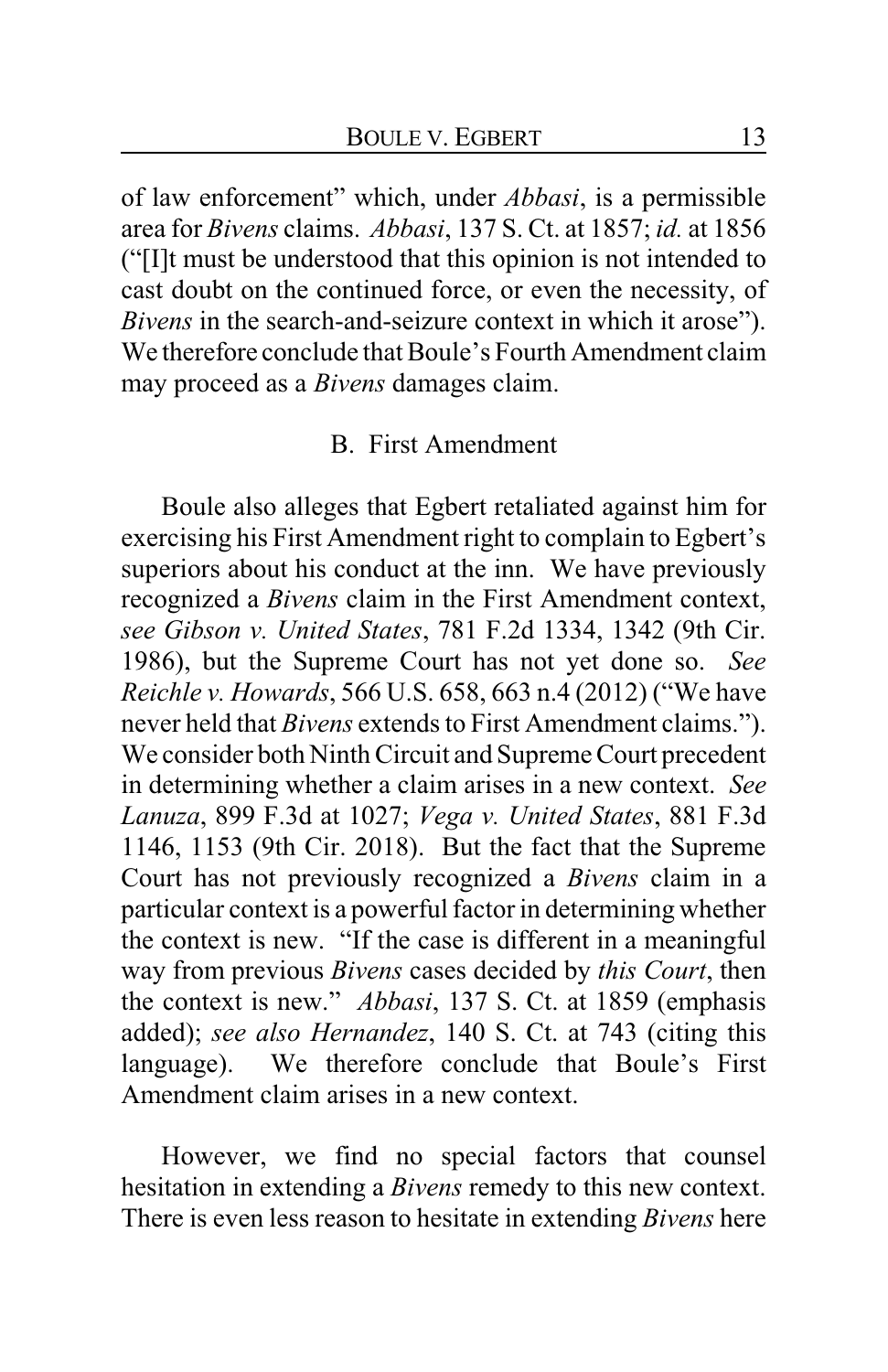than in the context of Boule's Fourth Amendment claim. Retaliation is a well-established First Amendment claim, available against governmental officers in general. It is also quite unlike Boule's Fourth Amendment claim. With respect to that claim, Egbert can legitimately argue that his actions at the inn were performed in connection with his official duties. He cannot say the same thing here, for his retaliation had no relation to, or justification based on, his duties as a border patrol agent.

### C. Existence of Alternative Remedies

Finally, we consider whether there are available alternative remedies. When there are available alternative remedies, "a *Bivens* remedy usually is not" available. *Abbasi*, 137 S. Ct. at 1863; *see also Fazaga v. Federal Bureau of Investigation*, 965 F.3d 1015, 1057 (9th Cir. 2020) (describing how we "will not recognize a *Bivens* claim where there is any alternative, existing process for protecting the plaintiff's interests" (internal quotation marks omitted)). The availability of alternative remedies "raises the inference that Congress expected the Judiciary to stay its *Bivens* hand and refrain from providing a new and freestanding remedy in damages." *Fazaga*, 965 F.3d at 1057 (internal quotation marks omitted). We recognize that "[a]lternative remedial structures can take many forms, including administrative, statutory, equitable, and state law remedies." *Vega*, 881 F.3d at 1154 (internal quotation marks omitted). "[A]n alternative remedy need not be perfectly congruent with *Bivens* or perfectly comprehensive, [but] it still must be adequate." *Rodriguez v. Swartz*, 899 F.3d 719, 739 (9th Cir. 2018) (internal quotation marks omitted), *vacated on other grounds*, 140 S. Ct. 1258.